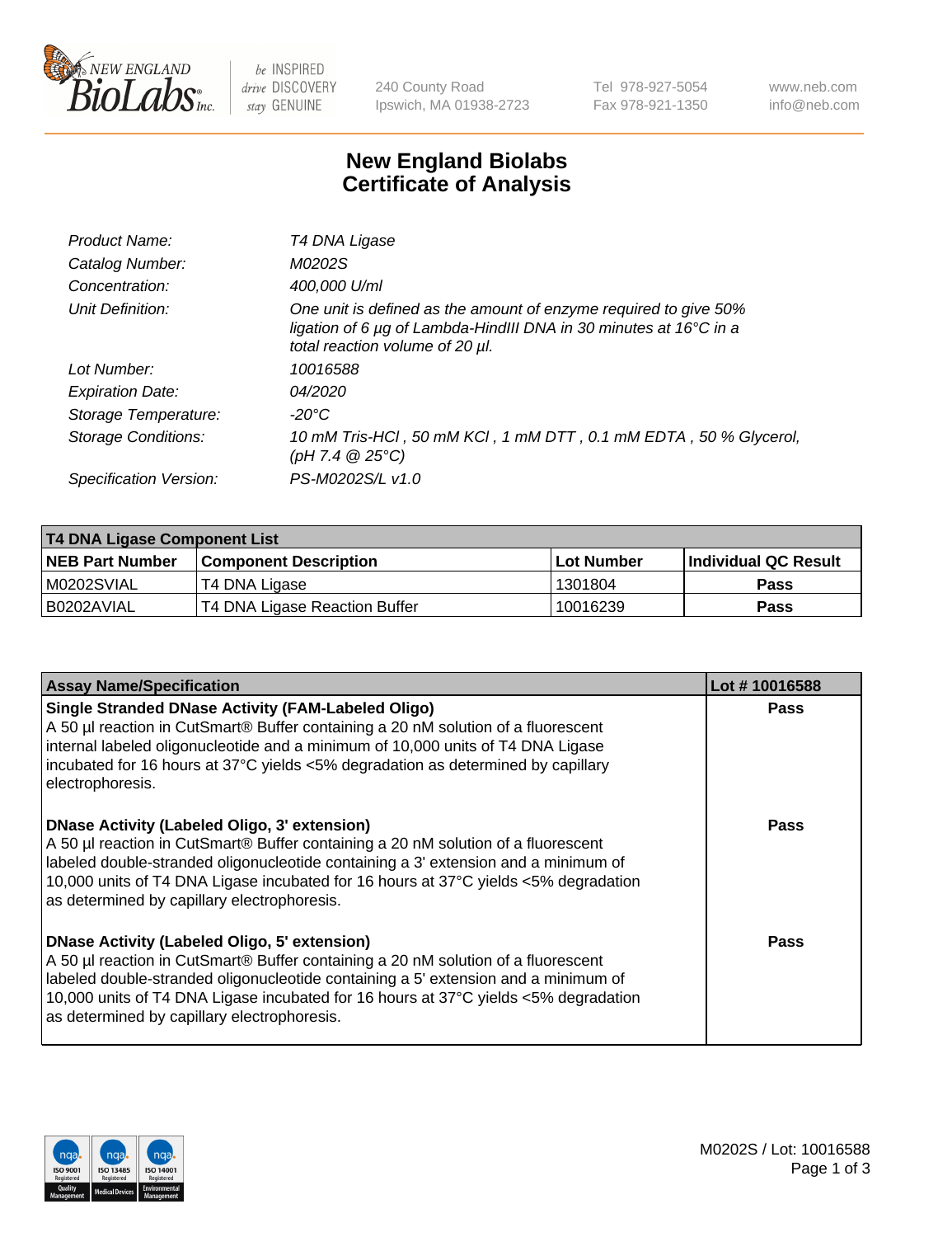

be INSPIRED drive DISCOVERY stay GENUINE

240 County Road Ipswich, MA 01938-2723 Tel 978-927-5054 Fax 978-921-1350

www.neb.com info@neb.com

| <b>Assay Name/Specification</b>                                                                                                                                                                                                                                                                                                                                                                                    | Lot #10016588 |
|--------------------------------------------------------------------------------------------------------------------------------------------------------------------------------------------------------------------------------------------------------------------------------------------------------------------------------------------------------------------------------------------------------------------|---------------|
| Double Stranded DNase Activity (Labeled Oligo)<br>A 50 µl reaction in CutSmart® Buffer containing a 20 nM solution of a fluorescent<br>labeled double-stranded oligonucleotide containing a blunt end and a minimum of<br>10,000 units of T4 DNA Ligase incubated for 16 hours at 37°C yields <5% degradation<br>as determined by capillary electrophoresis.                                                       | Pass          |
| <b>Endonuclease Activity (Nicking)</b><br>A 50 µl reaction in NEBuffer 1 containing 1 µg of supercoiled PhiX174 DNA and a<br>minimum of 2000 units of T4 DNA Ligase incubated for 4 hours at 37°C results in <10%<br>conversion to the nicked form as determined by agarose gel electrophoresis.                                                                                                                   | <b>Pass</b>   |
| <b>Exonuclease Activity (Radioactivity Release)</b><br>A 50 µl reaction in NEBuffer 1 containing 1 µg of a mixture of single and<br>double-stranded [3H] E. coli DNA and a minimum of 2000 units of T4 DNA Ligase<br>incubated for 4 hours at 37°C releases <0.1% of the total radioactivity.                                                                                                                      | <b>Pass</b>   |
| <b>Ligation and Recutting (Terminal Integrity, Digested DNA)</b><br>A 20 µl reaction in 1X T4 DNA Ligase Reaction Buffer containing 2 µg of Lambda<br>DNA-HindIII Digest and a minimum of 4000 units of T4 DNA Ligase incubated for 16<br>hours at 37°C results in >95% ligation of the DNA fragments as determined by agarose<br>gel electrophoresis. Of these ligated fragments, >95% can be recut with HindIII. | Pass          |
| <b>Non-Specific DNase Activity (16 Hour)</b><br>A 50 µl reaction in NEBuffer 1 containing 1 µg of CIP-treated Lambda-HindIII DNA and<br>a minimum of 2000 units of T4 DNA Ligase incubated for 16 hours at 37°C results in a<br>DNA pattern free of detectable nuclease degradation as determined by agarose gel<br>electrophoresis.                                                                               | <b>Pass</b>   |
| <b>Protein Concentration (A280)</b><br>The concentration of T4 DNA Ligase is 0.4 mg/ml +/- 10% as determined by UV<br>absorption at 280 nm. Protein concentration is determined by the Pace method using<br>the extinction coefficient of 57,675 and molecular weight of 55,292 daltons for T4<br>DNA Ligase (Pace, C.N. et al. (1995) Protein Sci., 4, 2411-2423).                                                | <b>Pass</b>   |
| <b>Protein Purity Assay (SDS-PAGE)</b><br>T4 DNA Ligase is ≥ 95% pure as determined by SDS-PAGE analysis using Coomassie Blue<br>detection.                                                                                                                                                                                                                                                                        | Pass          |
| qPCR DNA Contamination (E. coli Genomic)<br>A minimum of 2000 units of T4 DNA Ligase is screened for the presence of E. coli<br>genomic DNA using SYBR® Green qPCR with primers specific for the E. coli 16S rRNA<br>locus. Results are quantified using a standard curve generated from purified E. coli<br>genomic DNA. The measured level of E. coli genomic DNA contamination is ≤ 1 E. coli                   | <b>Pass</b>   |